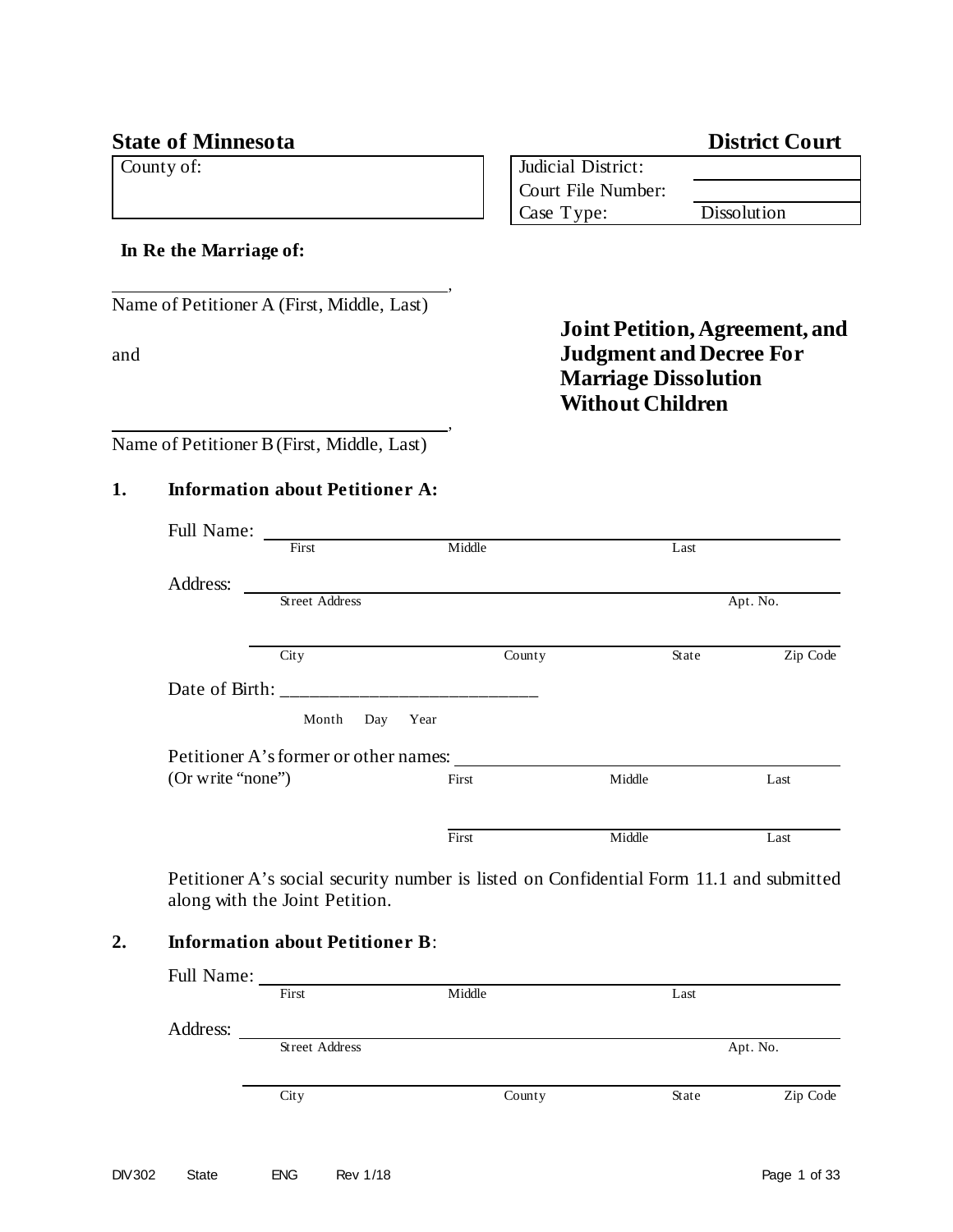| Date of Birth:                        |                |        |      |
|---------------------------------------|----------------|--------|------|
|                                       | Month Day Year |        |      |
| Petitioner B's former or other names: |                |        |      |
| (Or write "none")                     | First          | Middle | Last |
|                                       |                |        |      |
|                                       |                |        |      |
|                                       | First          | Middle | Last |

Petitioner B's social security number is listed on Confidential Form 11.1 and submitted along with the Joint Petition.

**3. Children:** "Minor" children are under age 18, or under age 20 but still in high school.

| a. Do Petitioners have minor children together? $\Box$ YES $\Box$ NO |  |
|----------------------------------------------------------------------|--|
|----------------------------------------------------------------------|--|

(If YES, you are using the wrong forms.)

b. Do Petitioners have any adult dependent children who are not able to support themselves because of a physical or mental condition?  $\Box$  YES  $\Box$  NO (If you answered YES, you may ask the court to make an order regarding support for the adult dependent, but you should use the Marriage Dissolution with Children forms to do this.)

c. Has either Petitioner given birth during the marriage to a child who is not a child of the other spouse?  $\Box$  YES  $\Box$  NO

**If you answered NO to c, skip to d.** If YES, continue below:

i. Fill in the information for all children born during the marriage, who are not biological children of both spouses.

| Full Name of Child | Date of Birth | Age | Which Petitioner is Birth<br>Parent? |
|--------------------|---------------|-----|--------------------------------------|
|                    |               |     |                                      |
|                    |               |     |                                      |
|                    |               |     |                                      |
|                    |               |     |                                      |

ii. Is there a court order naming someone other than the spouse as the father of the children listed in (i)?  $\Box$  YES  $\Box$  NO If YES, fill in: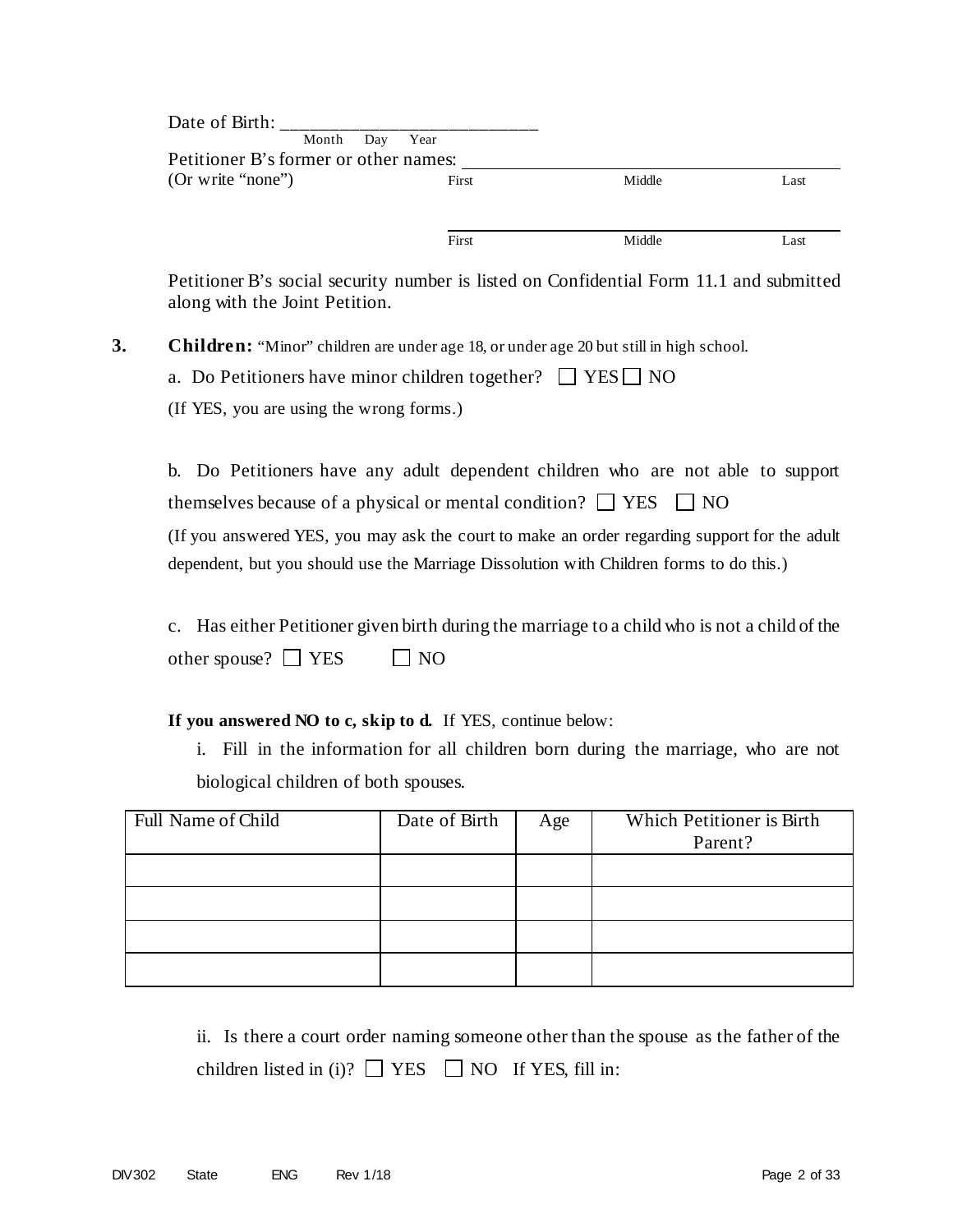| Full Name of Child | Date of Court<br>Order | County/State of<br>Order | Court File No. |
|--------------------|------------------------|--------------------------|----------------|
|                    |                        |                          |                |
|                    |                        |                          |                |
|                    |                        |                          |                |

iii. Have the spouse and biological Father signed a Minnesota Recognition of Parentage (ROP) for any of the children listed in (i) above?  $\Box$  YES  $\Box$  NO

If **YES**, state the full name of the child:

and submit with the Petition **a certified copy of the Recognition of Parentage.**

Has a "Spouse's Non-Parentage Statement" for any of the children listed at (i) above been signed?  $\Box$  YES  $\Box$  NO

If **YES**, state the name of the child:

and submit with the Petition **a certified copy of the "Spouse's Non-Parentage Statement."** 

**Stop:** For each minor child listed at c.(i.) you must have a court order OR the Recognition of Parentage **and** Non-Parentage Statement to use the *Joint Petition for Divorce Without Children* forms. Otherwise, use the *Joint Petition for Divorce with Children* forms.

d. Is either spouse pregnant?  $\Box$  YES  $\Box$  NO  $\Box$  UNKNOWN (If either spouse is pregnant, you are using the wrong form. Use *Joint Petition for Divorce with Children*.)

## **4. Our Marriage**

| Petitioners were married on: (month, day, year) |             | in the |
|-------------------------------------------------|-------------|--------|
| City of                                         | , County of | State  |
| of                                              | Country of  |        |

#### **5. 180 Day Requirement**

Petitioner A has been living in Minnesota for the past six (6) months:  $\Box$  YES  $\Box$  NO Petitioner B has been living in Minnesota for the past six (6) months:  $\Box$  YES  $\Box$  NO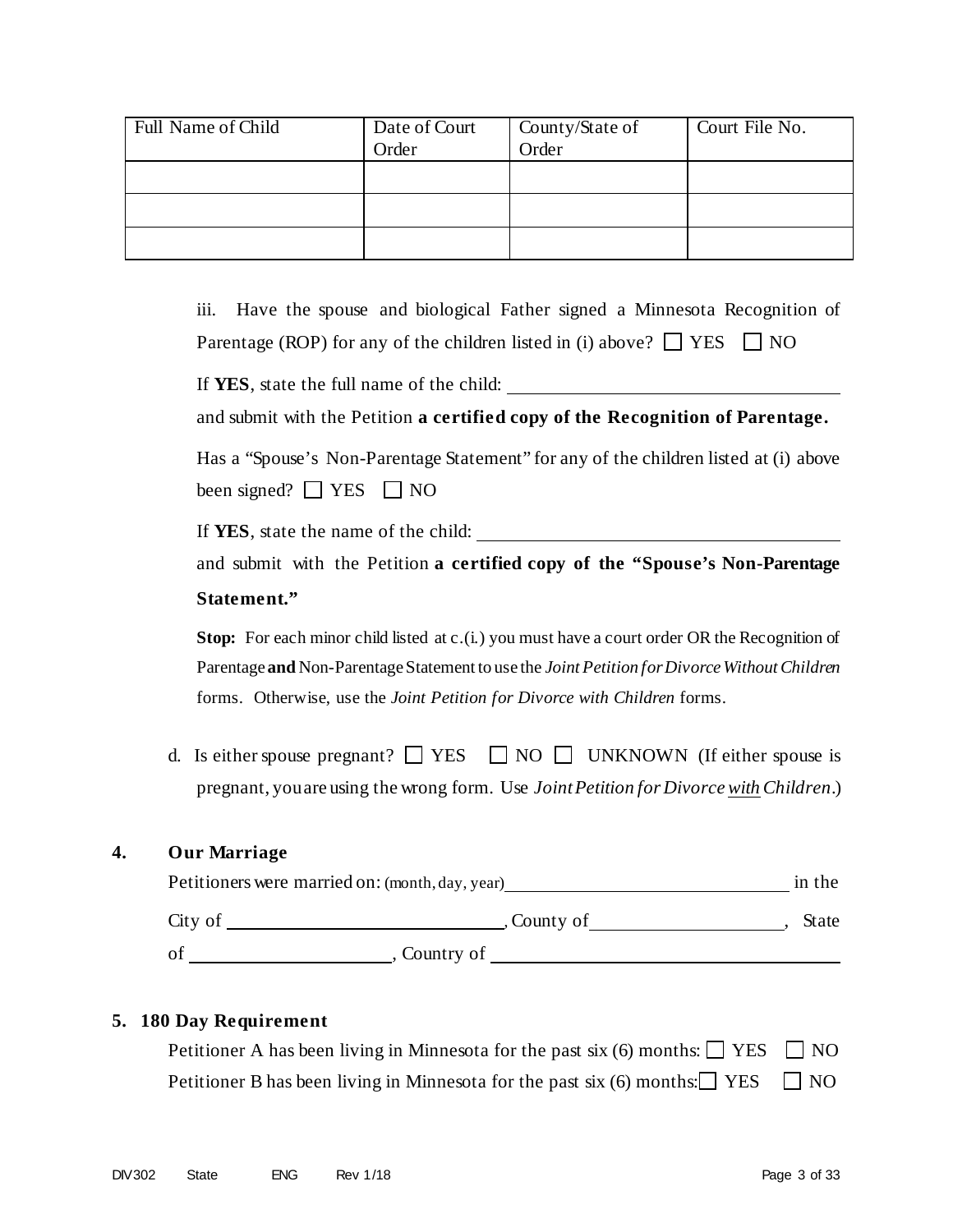|    | Petitioners were married in Minnesota, but neither Petitioner A nor Petitioner B reside in              |
|----|---------------------------------------------------------------------------------------------------------|
|    | Minnesota, nor reside in a jurisdiction that will maintain an action for dissolution because            |
|    | of the sex or sexual orientation of the Petitioners.<br><b>YES</b><br>$\perp$<br>NO                     |
|    |                                                                                                         |
| 6. | <b>Armed Forces</b>                                                                                     |
|    | Petitioner A is an active member of the armed forces:<br><b>YES</b><br>N <sub>O</sub>                   |
|    | If YES, has the member of the armed forces been stationed in Minnesota for the past six                 |
|    | $(6)$ months?<br>$\Box$ YES<br>$\Box$ NO                                                                |
|    | Petitioner B is an active member of the armed forces:<br><b>YES</b><br>N <sub>O</sub>                   |
|    | If YES, has the member of the armed forces been stationed in Minnesota for the past six                 |
|    | $\mathop{\bigsqcup}$ YES<br>$(6)$ months?<br>$\overline{\phantom{0}}$ NO                                |
|    |                                                                                                         |
| 7. | <b>Marriage Cannot be Saved</b>                                                                         |
|    | There has been an irretrievable breakdown of our marriage relationship.                                 |
|    |                                                                                                         |
| 8. | <b>Physical Living Situation</b>                                                                        |
|    | Do Petitioner A and Petitioner B live together at this time?<br><b>YES</b><br>NO                        |
|    | If $NO$ , the date of separation was: $\_\_$                                                            |
|    | Month<br>Year<br>Day<br>If YES, Petitioner A and Petitioner B are living together at this time because: |
|    |                                                                                                         |
|    |                                                                                                         |
|    |                                                                                                         |
|    |                                                                                                         |
| 9. | <b>Other Proceedings</b>                                                                                |
|    | Has a separate court case for marriage dissolution, legal separation or annulment already               |
|    | been started by Petitioner A or Petitioner B in Minnesota or elsewhere: $\Box$ YES<br>NO                |
|    | If YES, the type of court case is:<br>it<br>and<br>was                                                  |

| started in                   | County in the State of |                              |
|------------------------------|------------------------|------------------------------|
| and the Court file number is |                        | and the status or outcome of |

the case is  $\Box$  Open  $\Box$  Closed  $\Box$  Unknown or  $\Box$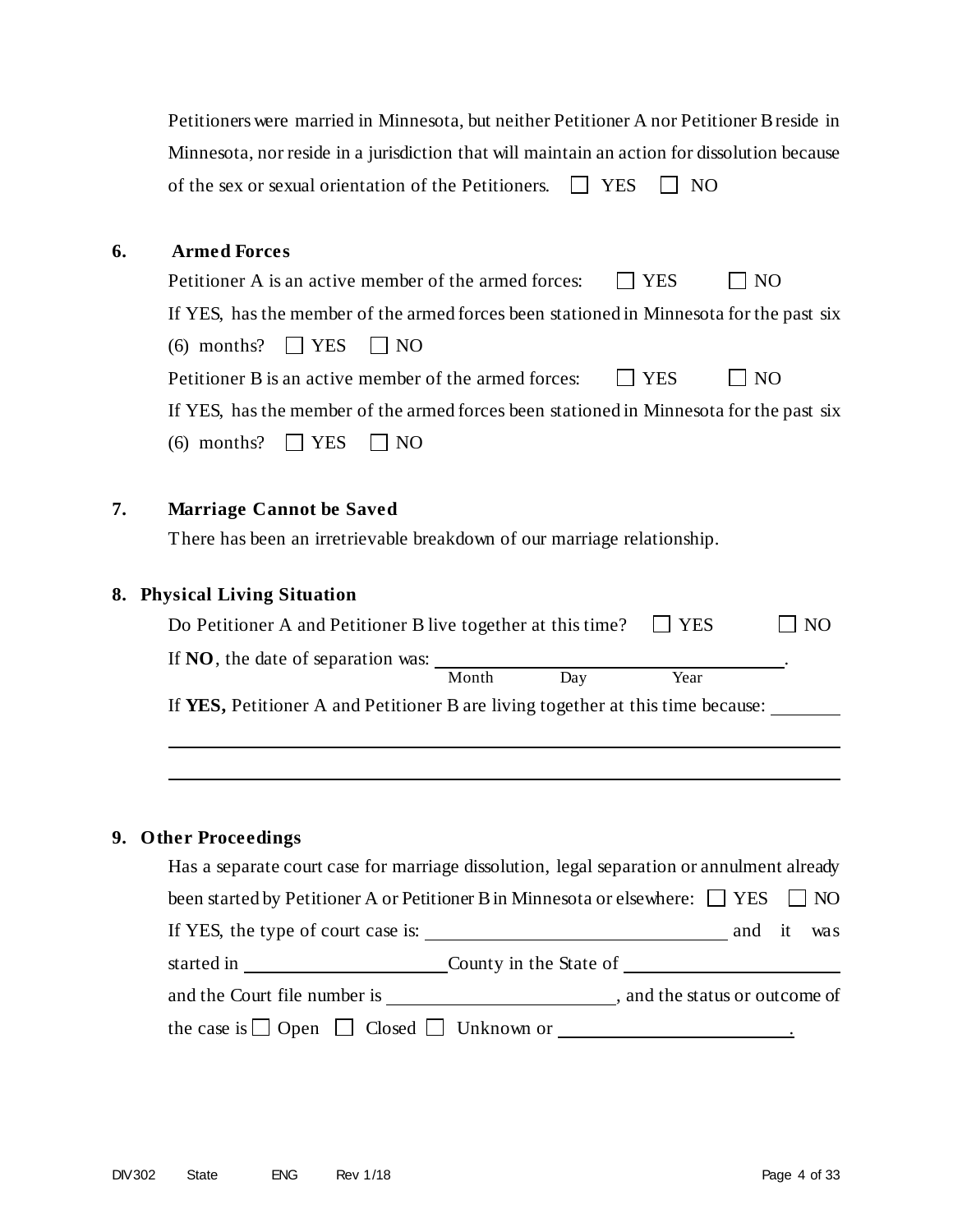# **10. Protection or Harassment Order**

|                                                                     | An Order for Protection or a Harassment/Restraining Order is in effect regarding                                 |
|---------------------------------------------------------------------|------------------------------------------------------------------------------------------------------------------|
| Petitioner A and Petitioner B: $\Box$ YES $\Box$ NO                 |                                                                                                                  |
|                                                                     | If YES, the <i>Order</i> protects: $\Box$ Petitioner A $\Box$ Petitioner B. The <i>Order</i> was filed in        |
|                                                                     | and                                                                                                              |
|                                                                     |                                                                                                                  |
| submitted along with this Joint Petition.                           |                                                                                                                  |
|                                                                     | <b>Public Assistance:</b> (Note: If either person is receiving public assistance from the State of Minnesota or  |
|                                                                     | applies for it after this proceeding is started, notice of this marriage dissolution action must be given to the |
| county's collections and support office. See Minn. Stat. § 518A.44) |                                                                                                                  |
|                                                                     | a. Petitioner A receives public assistance from the State of Minnesota: $\Box$ Yes $\Box$ No                     |
|                                                                     | If YES, the assistance is from _______________________County. (check all that apply)                             |
|                                                                     | □ MFIP in the amount of \$                                                                                       |
|                                                                     | Tribal TANF in the amount of \$                                                                                  |
|                                                                     | General Assistance in the amount of \$                                                                           |
| <b>Medical Assistance</b>                                           |                                                                                                                  |
| Child Care Assistance                                               |                                                                                                                  |
| MinnesotaCare                                                       |                                                                                                                  |
|                                                                     | b. Petitioner B receives public assistance from the State of Minnesota: $\Box$ Yes $\Box$ No                     |
|                                                                     | If YES, the assistance is from ________________________County. (check all that apply)                            |
|                                                                     | $\Box$ MFIP in the amount of \$                                                                                  |
|                                                                     | Tribal TANF in the amount of \$                                                                                  |
|                                                                     | General Assistance in the amount of \$                                                                           |
| Medical Assistance                                                  |                                                                                                                  |
|                                                                     |                                                                                                                  |
| <b>Child Care Assistance</b>                                        |                                                                                                                  |

# **12. Petitioner A's Employment**

a. Petitioner A is employed:  $\Box$  Yes  $\Box$  No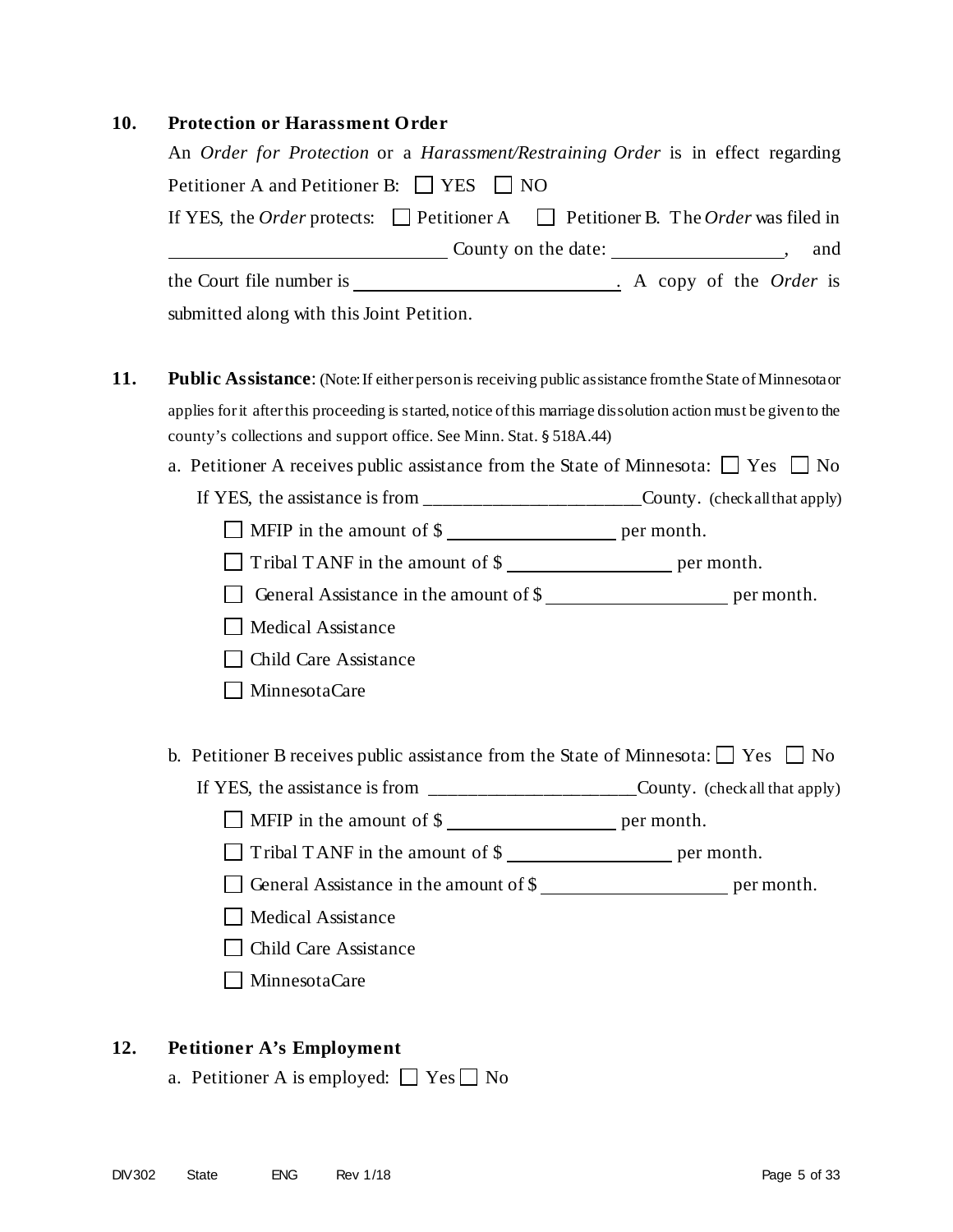- b. Petitioner A is self-employed:  $\Box$  Yes  $\Box$  No
- c. Petitioner A works at least 40 hours per week:  $\Box$  Yes  $\Box$  No If Petitioner A is unemployed or working less than 40 hours per week, answer these

i. Why is Petitioner A unemployed or working less than 40 hours per week?

ii. What is Petitioner A's past work experience (type of jobs, hours, pay, length of time at the job) and what are Petitioner A's professional qualifications or licenses?

d. Current Employment: (if Petitioner A currently has more than two jobs, use an attachment for the additional jobs.)

Name of Petitioner A's Employer (If self-employed, list name and business address)

Employer's Street Address

questions:

City State Zip Code

Name of Petitioner A's Employer if self-employed, list name and business address)

Employer's Street Address

| City                                                                  | <b>State</b> | Zip Code                      |
|-----------------------------------------------------------------------|--------------|-------------------------------|
| Questions about Current Jobs   1 <sup>st</sup> Job                    |              | $2nd$ Job                     |
| Is Petitioner A paid by the hour $\Box$ hourly $\Box$<br>or salaried? | salary       | $\perp$ hourly $\perp$ salary |
| What is the average number of                                         |              |                               |
| hours Petitioner A works per<br>week?                                 | hours        | hours                         |
| How much overtime pay does                                            |              |                               |
| Petitioner A receive per week on<br>average?                          | \$           |                               |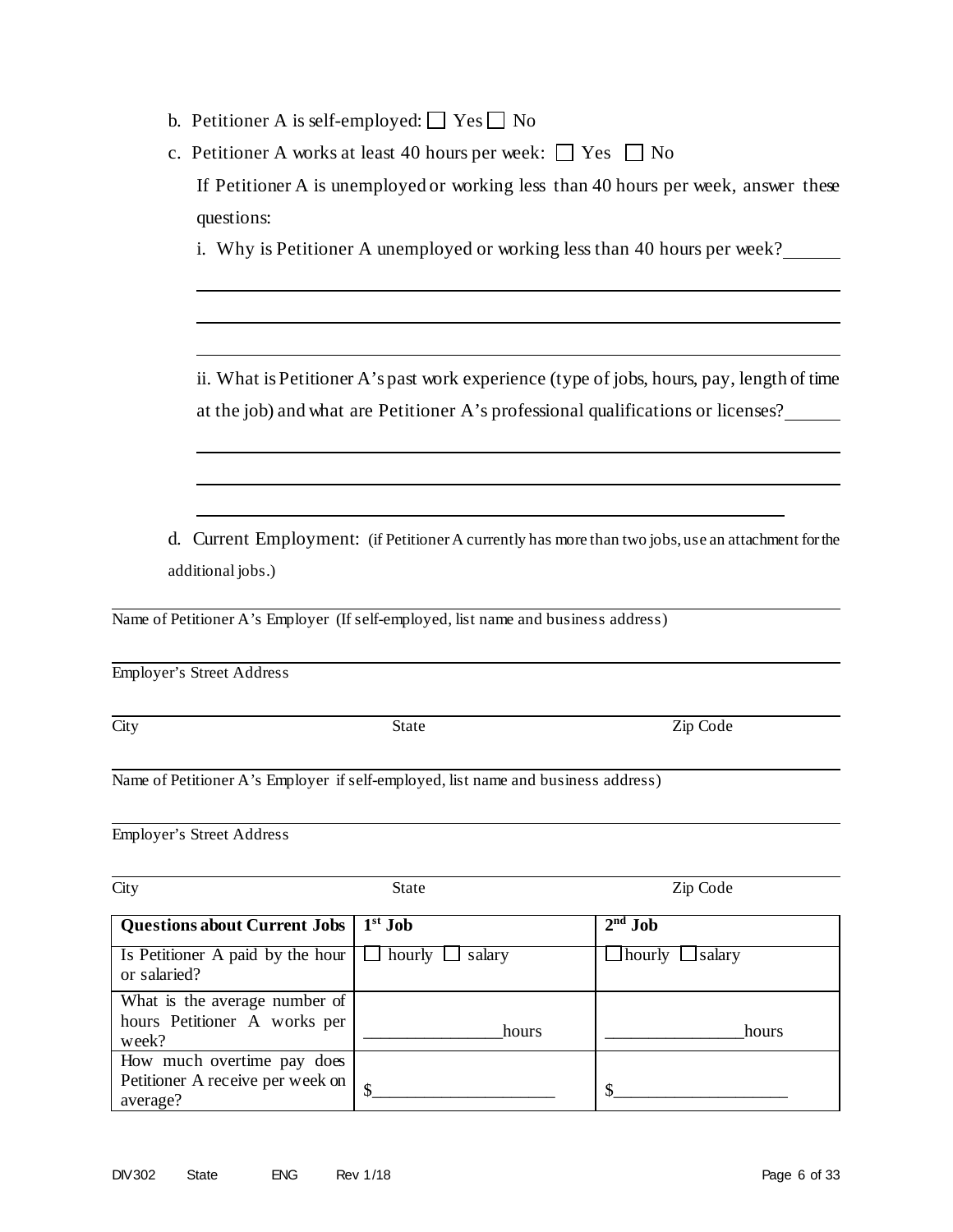| Does     | Petitioner A                                |  | receive   If Yes, how much was received   If Yes, how much was received |                              |
|----------|---------------------------------------------|--|-------------------------------------------------------------------------|------------------------------|
| bonuses? |                                             |  | in bonuses last year?                                                   | in bonuses last year?        |
|          |                                             |  |                                                                         |                              |
|          |                                             |  | How much does Petitioner A                                              | How much does Petitioner A   |
|          | $\exists$ Yes $\Box$ No 2 <sup>nd</sup> Job |  | expect to receive this year?                                            | expect to receive this year? |
|          |                                             |  |                                                                         |                              |

# **13. Petitioner A's Income**

| <b>Source of Income</b>                                                                                                   | Amount Per Month (or zero) before deductions/taxes |  |                         |
|---------------------------------------------------------------------------------------------------------------------------|----------------------------------------------------|--|-------------------------|
| Self Employment Income                                                                                                    |                                                    |  |                         |
| Self Employment income means gross receipts minus costs of goods sold, minus ordinary and necessary<br>business expenses. |                                                    |  |                         |
|                                                                                                                           |                                                    |  |                         |
| Monthly income from a job = Hourly wage x Hours worked per week x 4.33 (weeks per month)                                  |                                                    |  |                         |
|                                                                                                                           |                                                    |  |                         |
| Third Job with __________________________                                                                                 |                                                    |  |                         |
| Commissions from all jobs                                                                                                 |                                                    |  |                         |
| Divide the total amount you expect this year by 12 to get a monthly average                                               |                                                    |  |                         |
| Unemployment benefits                                                                                                     |                                                    |  |                         |
| Social Security Retirement, Survivors or Disability                                                                       |                                                    |  |                         |
| Income (RSDI) (do not include SSI)                                                                                        |                                                    |  | $\frac{1}{2}$ per month |
| <b>Investment and Rental Income</b>                                                                                       |                                                    |  | $\frac{1}{2}$ per month |
| Annuity payments                                                                                                          |                                                    |  |                         |
| Pension or Disability from work or military                                                                               |                                                    |  | $\frac{1}{2}$ per month |
| <b>Worker's Compensation</b>                                                                                              |                                                    |  | $\frac{1}{2}$ per month |
| Court-ordered spousal maintenance received                                                                                |                                                    |  | $\frac{1}{2}$ per month |
| List Source                                                                                                               |                                                    |  |                         |
| Add all of the above. Total monthly income                                                                                |                                                    |  |                         |
| Enter the amount of child support Petitioner A is court-ordered<br>to pay for any non-joint children                      |                                                    |  |                         |
| Enter the amount of spousal maintenance Petitioner A is<br>court-ordered to pay to a current or former spouse             |                                                    |  |                         |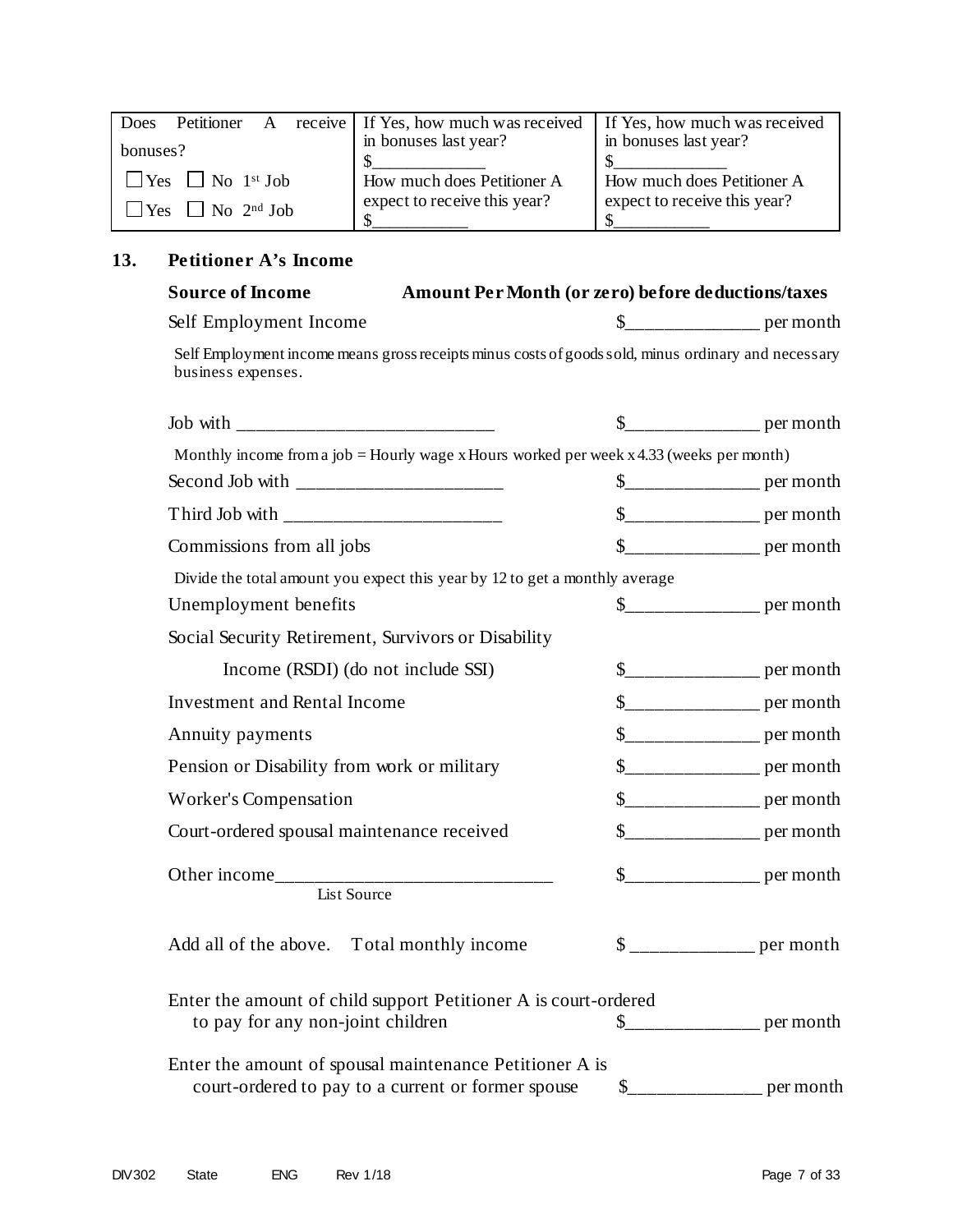## **14. Petitioner B's Employment**

- a. Is Petitioner B is employed?  $\Box$  YES  $\Box$  NO
- b. Is Petitioner B is self-employed?  $\Box$  YES  $\Box$  NO
- c. Is Petitioner B working at least 40 hours per week?  $\Box$  YES  $\Box$  NO If Petitioner Bis unemployed or works less than 40 hours per week, answer these questions:

i. Explain why Petitioner B is not working or why Petitioner B works less than 40 hours per week

ii. What is Petitioner B's past work experience (type of jobs, hours, pay, length of time at the job) and professional qualifications or licenses?

d. Current Employment: (If Petitioner Bhas more than two jobs at this time, use an attachment for the additional jobs.)

Name of Petitioner B's Employer (If Self-Employed list name and business address)

Employer's Street Address

Name of Petitioner B's Employer (If Self-Employed list name and business address)

Employer's Street Address

**Questions about Jobs 1st Job 2nd Job** Is Petitioner B paid by the hour or salaried?  $\Box$  hourly  $\Box$  salary  $\Box$  hourly  $\Box$  salary

City State Zip Code

City State Zip Code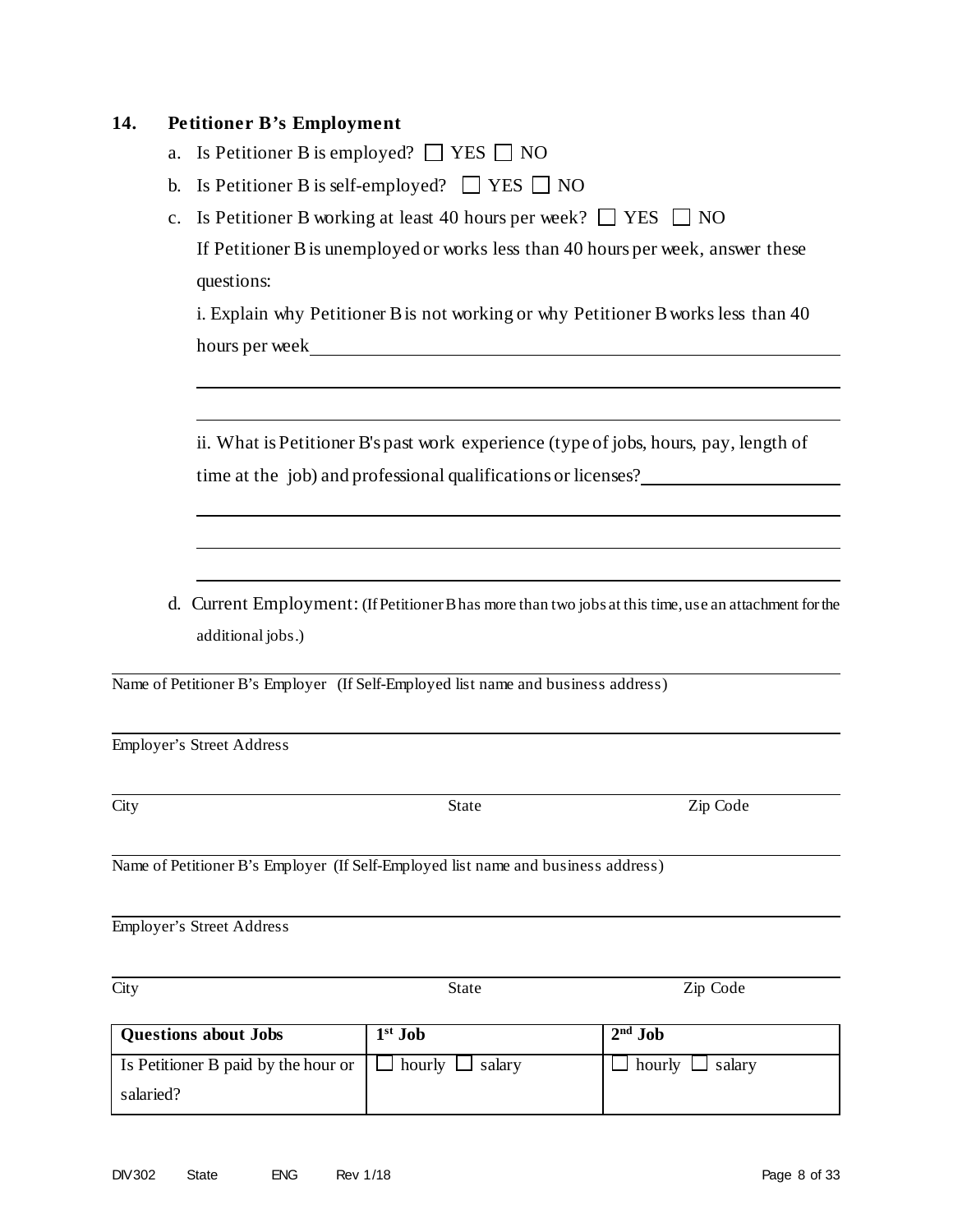| What is the average number of<br>hours Petitioner B works per<br>week?         | hours                                                                 | hours                                                              |
|--------------------------------------------------------------------------------|-----------------------------------------------------------------------|--------------------------------------------------------------------|
| How much overtime pay does<br>Petitioner B receive per week on<br>average?     |                                                                       |                                                                    |
| Does Petitioner B receive bonuses?<br>$\Box$ Yes $\Box$ No 1 <sup>st</sup> Job | If Yes, how much did<br>Petitioner B receive in bonuses<br>last year? | If Yes, how much did Petitioner<br>B receive in bonuses last year? |
| $\Box$ Yes $\Box$ No $2^{nd}$ Job                                              | How much does Petitioner B<br>expect to receive this year?            | How much does Petitioner B<br>expect to receive this year?         |

# **15. Petitioner B's Income**

| <b>Source of Income</b>                                                                            | Amount Per Month (or zero) before deductions/taxes |                                      |
|----------------------------------------------------------------------------------------------------|----------------------------------------------------|--------------------------------------|
| Self Employment Income                                                                             |                                                    |                                      |
| Self Employment income means gross receipts minus costs of goods sold minus ordinary and necessary |                                                    |                                      |
| business expenses.                                                                                 |                                                    |                                      |
|                                                                                                    |                                                    |                                      |
| Monthly income from a job = Hourly wage x Hours worked per week $x$ 4.33 (weeks per month)         |                                                    |                                      |
|                                                                                                    |                                                    |                                      |
| Third Job with __________________________                                                          |                                                    | $\frac{1}{2}$ per month              |
| Commissions from all jobs                                                                          |                                                    | \$________________________ per month |
| Divide the total amount you expect this year by 12 to get a monthly average                        |                                                    |                                      |
| Unemployment benefits                                                                              |                                                    |                                      |
| Social Security Retirement, Survivors or Disability                                                |                                                    |                                      |
| Income (RSDI) (do not include SSI)                                                                 |                                                    |                                      |
| <b>Investment and Rental Income</b>                                                                |                                                    |                                      |
| Annuity payments                                                                                   |                                                    |                                      |
| Pension or Disability from work or military                                                        |                                                    | $\frac{1}{2}$ per month              |
| Worker's Compensation                                                                              |                                                    |                                      |
| Court-ordered spousal maintenance received                                                         |                                                    |                                      |
|                                                                                                    |                                                    |                                      |
| Add all of the above. Total monthly income                                                         |                                                    |                                      |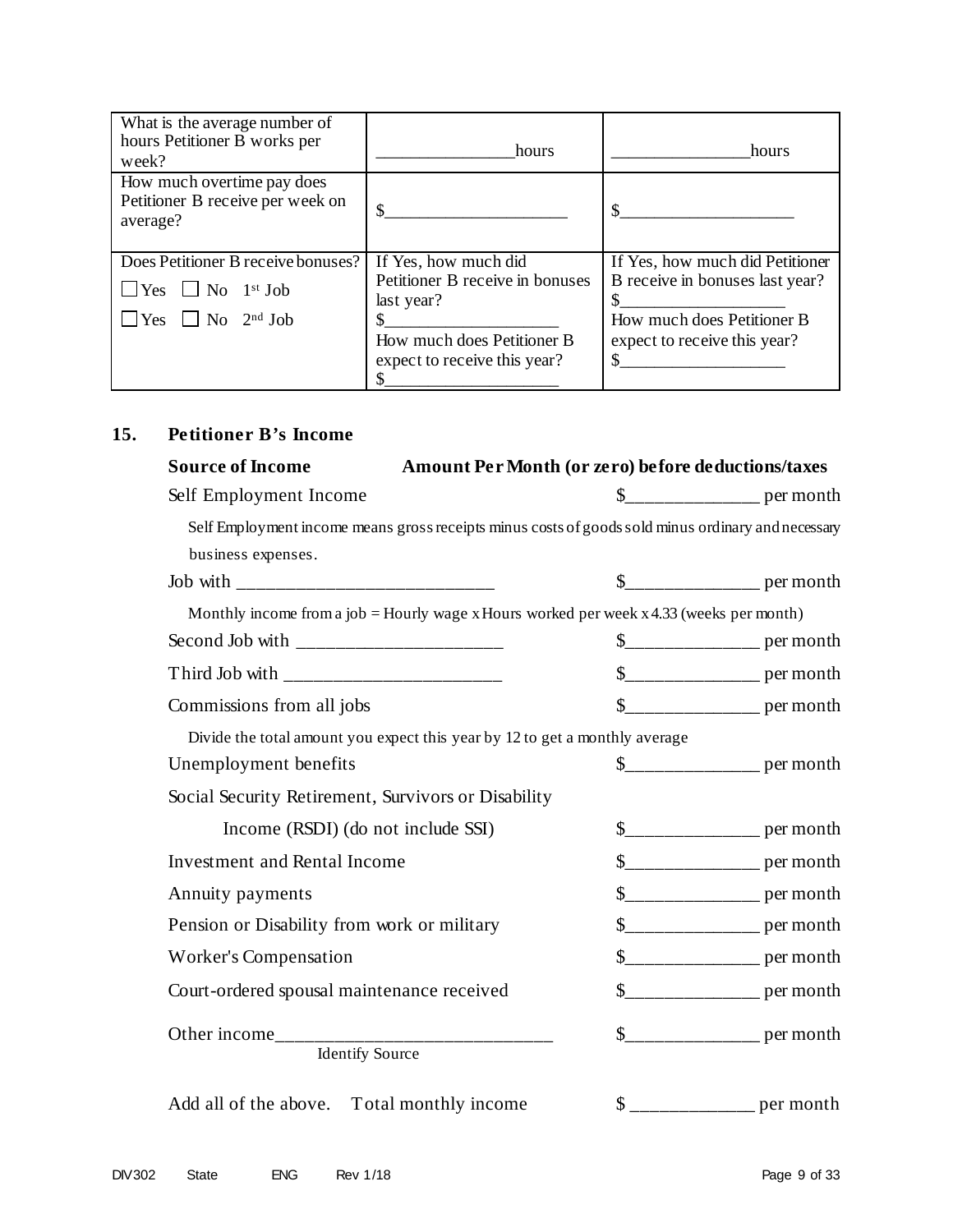Enter the amount of child support Petitioner B is court-ordered to pay for any non-joint children  $\frac{1}{2}$   $\frac{1}{2}$  per month

Enter the amount of spousal maintenance Petitioner B is court-ordered to pay to a current or former spouse \$\_\_\_\_\_\_\_\_\_\_\_\_\_\_ per month

- **16. Health Care Coverage** (Health Care Coverage does not include MinnesotaCare or Medical Assistance.)
	- a. Petitioner A has  $\Box$  medical  $\Box$  dental insurance **or**  $\Box$  no insurance.
	- b. Petitioner B has  $\Box$  medical  $\Box$  dental insurance or  $\Box$  no insurance.

## **17. Spousal Maintenance**

Spousal Maintenance is money paid by one spouse to the other for living expenses.

#### **Check only one box:**

 $\Box$  Petitioner A and Petitioner B do not need spousal maintenance at this time, or in the future. Both parties agree that each party is fully capable of self-support and is not dependent upon the other for additional support in the form of spousal maintenance. Each party has made a full and fair disclosure of all income and assets and liabilities that each is responsible for, and agrees that thiswaiver is reasonable. The waiver is fair and equitable and is supported by the above consideration and was signed by both parties after full financial disclosure to each other.

Petitioner A or Petitioner B may need spousal maintenance in the future. The court should reserve maintenance to allow either party to ask for spousal maintenance in the future because: (explain why you want to do this)

Petitioner A needs spousal maintenance from Petitioner B now. Petitioner A is \_\_\_\_\_\_\_ years of age, Petitioner A and Petitioner B have been married for \_\_\_\_\_\_\_ years. Petitioner A has the following education: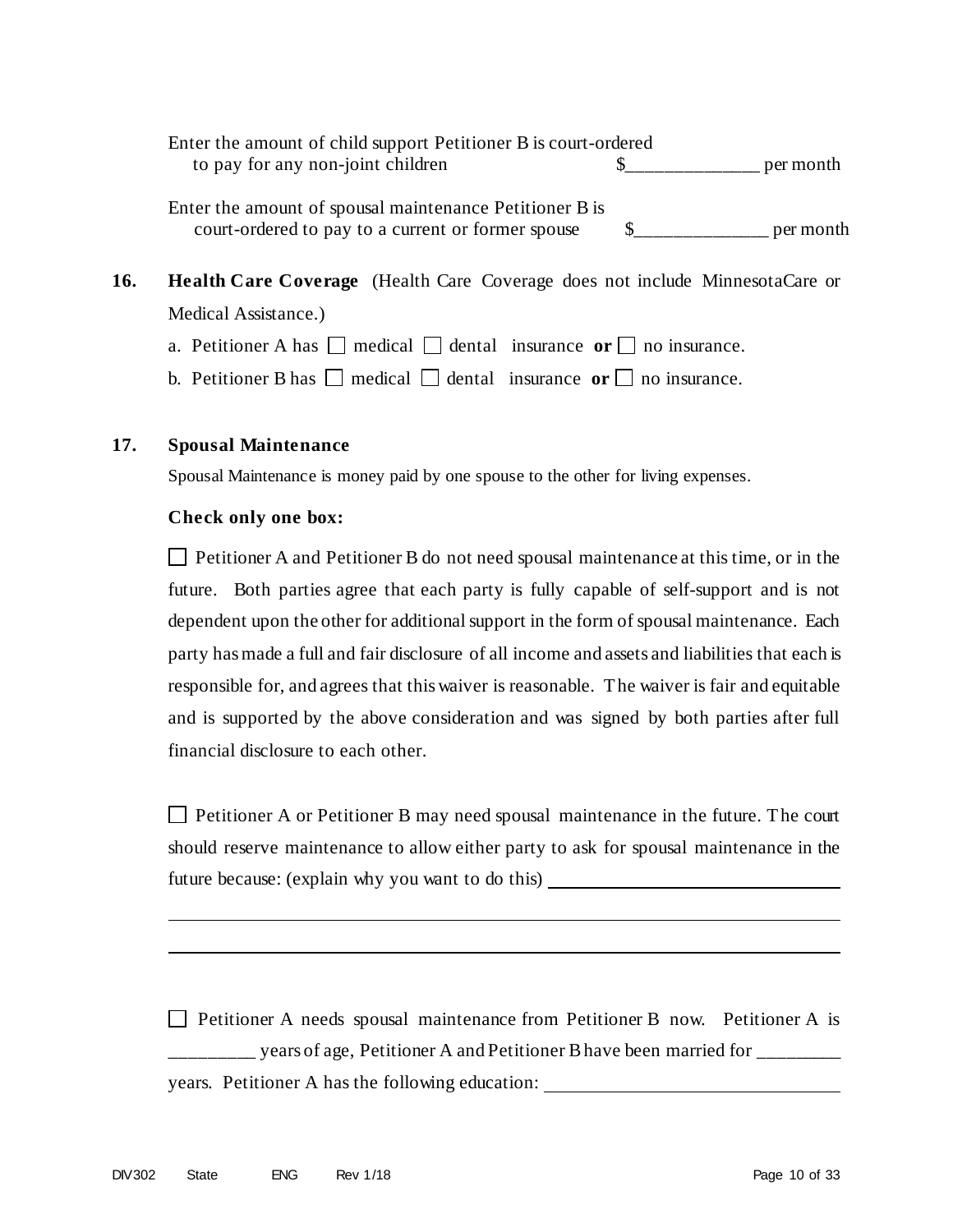Petitioner A's gross monthly income totals \$\_\_\_\_\_\_\_\_\_\_\_\_\_\_\_\_. Petitioner A's monthly expenses total \$\_\_\_\_\_\_\_\_\_\_\_\_\_\_ and Petitioner A is not able to maintain the standard of living established during the marriage because:

Petitioner B has the ability to pay Petitioner A \$\_\_\_\_\_\_\_\_\_\_\_\_\_\_\_\_\_\_\_\_\_\_\_\_per month for spousal maintenance.

 $\Box$  Petitioner B needs spousal maintenance from Petitioner A now. Petitioner B is \_\_\_\_\_\_years of age, Petitioner A and Petitioner B have been married for \_\_\_\_\_\_\_\_years. Petitioner B has the following education: Petitioner B's gross monthly income totals \$\_\_\_\_\_\_\_\_\_\_\_\_\_. Petitioner B's monthly expenses total \$\_\_\_\_\_\_\_\_\_\_\_\_\_\_\_\_, and Petitioner Bis not able to maintain the standard of living established during the marriage because:

Petitioner A has the ability to pay Petitioner B \$\_\_\_\_\_\_\_\_\_\_\_\_\_\_\_\_\_per month for spousal maintenance.

## **18. Name Change**

- $\Box$  a. Neither person wants to change his/her name.
- b. Petitioner A wants to change his/her name to: (*full name, not initials*)

- 1. This name change request is made with no intent to defraud or mislead anyone:  $\Box$  True  $\Box$  False
- 2. The person requesting the name change has been convicted of a felony.

If YES:

 $\Box$  i. Notice of this request for name change has been given to the proper authority